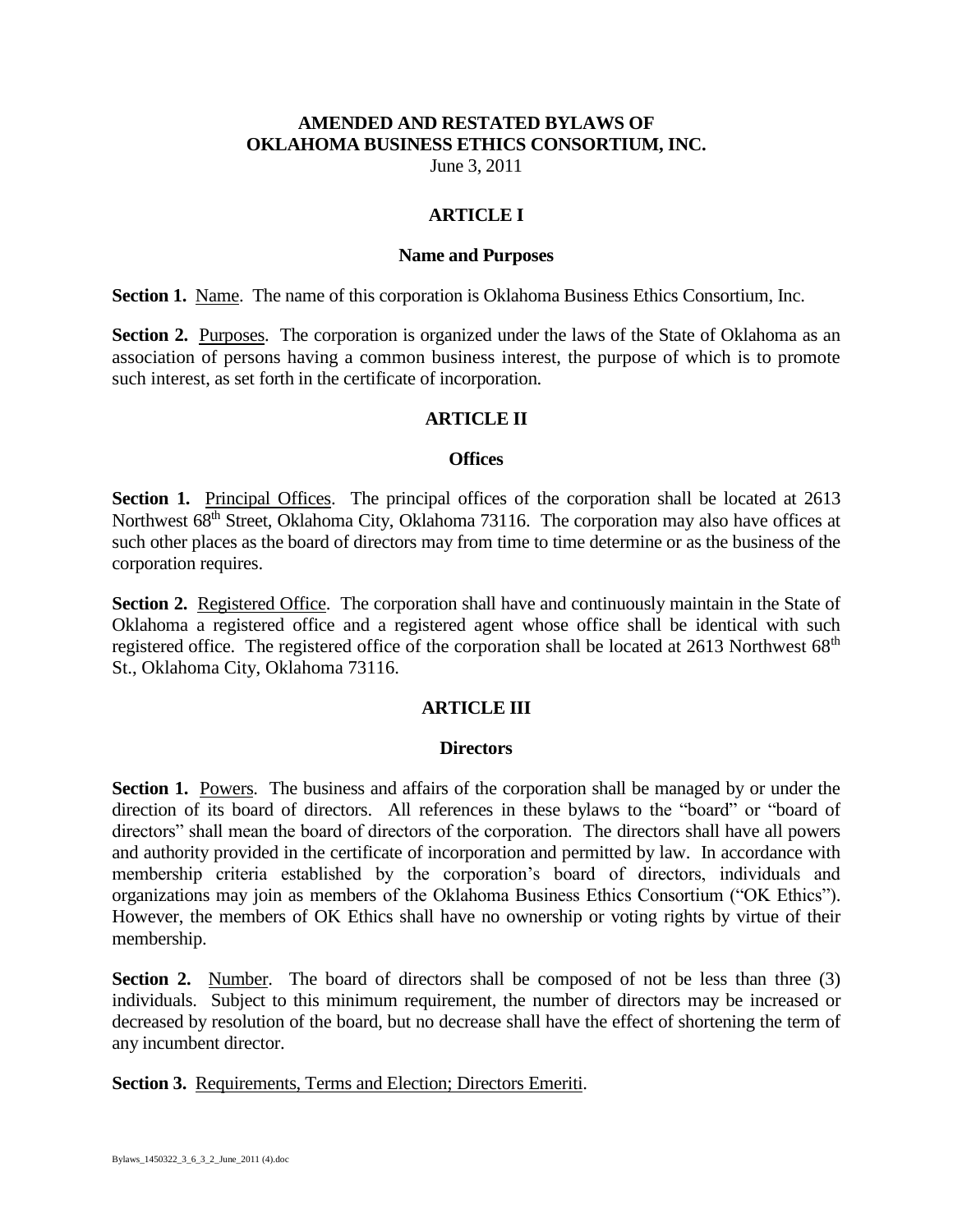(a) Requirements. Directors shall be of good moral character and willing to commit the personal time necessary to actively participate in the activities of the board. Directors (or their businesses or employers) must be members of OK Ethics. Board meeting attendance and participation in other activities of OK Ethics will be taken into account in determining whether directors are eligible for re-election at the end of their terms.

(b) Ex Officio Directors. The president of the corporation, the vice-presidents of the corporation, the treasurer of the corporation, the Founder of OK Ethics, the general counsel to the corporation, the President of the Tulsa Chapter of OK Ethics, the Founder of the Tulsa Chapter of OK Ethics, and the Chief Diplomat of OK Ethics shall be ex officio members of the board of directors, with voting rights:

(c) Election and Term of Office. Officers who will serve as ex officio members of the board of directors shall be elected as provided in Article IV, Section 1 of these bylaws. Additional directors shall be elected by a majority of the directors then in office, by votes cast at the regular meeting of the board in December of each year. Directors will serve for a term of one (1) year after the date of election, or until their respective successors are duly elected. Directors whose terms have expired may be re-elected for additional terms.

(d) Resignation; Removal. Any director may resign at any time by providing written notice of such resignation to the board of directors. A director may be immediately removed by a majority vote of the board of directors.

(e) Directors Emeriti. With the approval of the board, any director who has served a full term and desires to resign or retire from the board of directors instead of seeking re-election for another term will have the option to become a director emeritus at the end of his or her term. Directors emeriti will have advisory rights and privileges, and will be eligible to attend any meeting of the board, but shall not vote or be counted in determining the existence of a quorum.

Section 4. Vacancies. Vacancies resulting from the resignation or removal of a director and newly created directorships resulting from any increase in the number of directors may be filled by a majority vote of the directors then in office, though less than a quorum, and any director so chosen to replace a director who has resigned or who has been removed shall serve for the remainder of the term of the director whose position had become vacant.

**Section 5.** Place of Meetings. Board meetings may be held at such places, within or without the State of Oklahoma, as stated in these bylaws or as the board may from time to time determine or as may be specified in the call of any meetings.

**Section 6.** Regular Meetings. The annual meeting of the board shall be held without call or notice at such time as shall be fixed by resolution of the board, for the purpose of electing officers and transacting any other business that may properly come before the meeting. Additional regular meetings of the board may be held without call or notice at such place and at such time as shall be fixed by resolution of the board but in the absence of such resolution shall be held upon call by the president or a majority of directors.

**Section 7.** Special Meetings. Special meetings of the board may be called by the president or by a majority of the directors then in office. Notice of a special meeting shall be given to each director at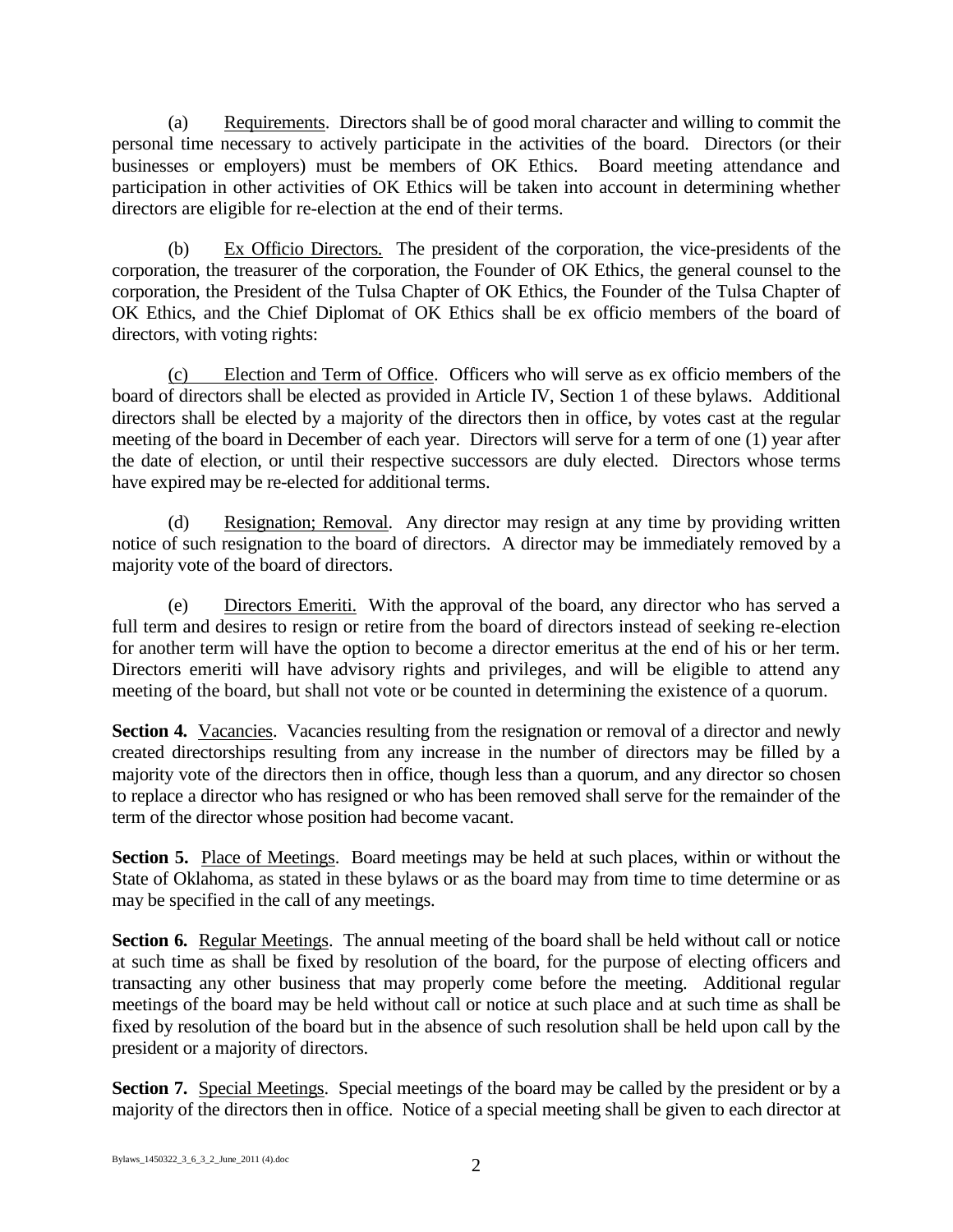least ten (10) days before the meeting. Such notice shall set forth the time and place of such meeting but need not, unless otherwise required by law, state the purposes of the meeting. A majority of the directors present at any meeting may adjourn the meeting from time to time without notice other than announcement at the meeting.

**Section 8.** Quorum. A majority of the total number of directors excluding any vacancies shall constitute a quorum for the transaction of business at any meeting of the board; provided, however, that in no event shall a number which is less than one-third  $(1/3)$  of the total number of directors constitute a quorum. If at any meeting a quorum is not present, a majority of the directors present may adjourn the meeting from time to time without notice other than announcement at the meeting until a quorum is present. Except as otherwise specified in these bylaws, the act of a majority of directors present in person at a meeting at which a quorum is present shall be the act of the board of directors.

**Section 9.** Presence at Meeting. Members of the board of directors, or of any committee thereof, may participate in a meeting of such board or committee by means of conference telephone or similar communications equipment by means of which all persons participating in the meeting can hear each other, and such participation shall be deemed presence in person at such meeting.

**Section 10.** Action Without Meeting. Any action required or permitted to be taken at any meeting of the board of directors, or of any committee thereof, may be taken without a meeting if all members of the board or such committee, as the case may be, consent thereto in writing, and such written consent is filed with the minutes of the proceedings of the board or such committee.

## **Section 11.** Committees of the Board; Advisory Council.

(a) Nominating Committee. The Founder, the president of the corporation, and the president of the Tulsa Chapter of OK Ethic shall serve as members of the Nominating Committee. The Nominating Committee (with input and suggestions from other board members and advisors) shall identify and recommend nominees who meet the requirements in Article III, Section 3(a) for positions as officers and directors of the corporation, and present such recommendations to the board of directors for consideration. The Nominating Committee also will be responsible for making recommendations relating to the operation and development of the board, including proposed policies and procedures for nominations, orientation and evaluation of board performance. In nominating candidates for officers and directors, the Nominating Committee shall take into account the desire to maintain balanced representation on the board of directors that is consistent with the demographic profile of OK Ethics' members and includes a broad cross-section of organizations and industries (both large and small).

(b) Designation of Additional Committees; Procedures. The board of directors may, by resolution passed by a majority of the whole board, designate one or more additional committees, each such committee to consist of one or more of the directors of the corporation and have such name or names as may be determined from time to time by resolution adopted by the board. The board may designate one or more directors as alternate members of any committee who may replace any absent or disqualified member at any meeting of the committee. Any such committee, to the extent provided in the resolution, shall have and may exercise the powers of the board of directors in the management of the business and affairs of the corporation, and generally perform such duties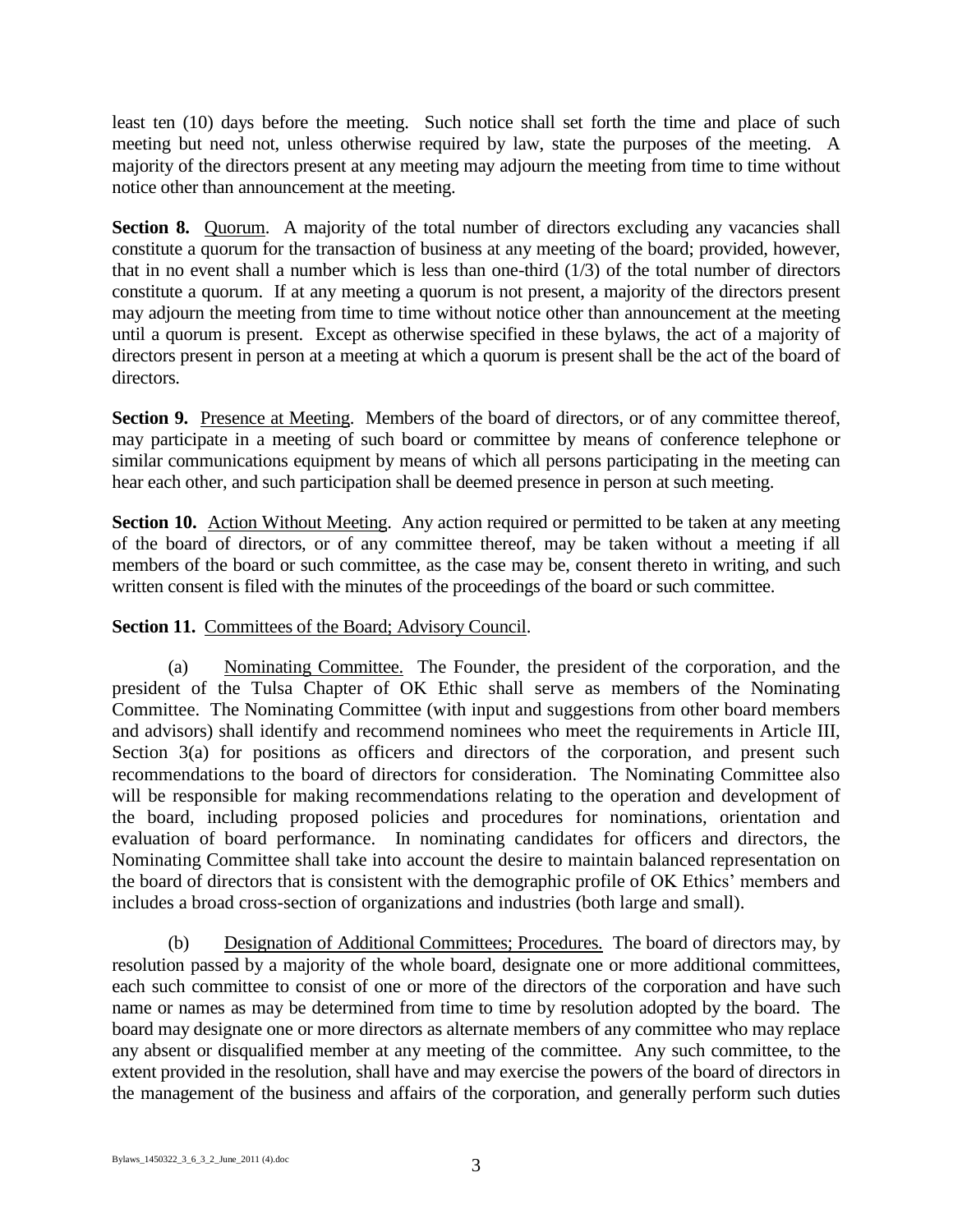and exercise such powers as may be directed or delegated by the board of directors from time to time. In the absence or disqualification of any member of such committee or committees, the member or members thereof present at any meeting and not disqualified from voting, whether or not he or they constitute a quorum, may unanimously appoint another member of the board to act at the meeting in the place of such absent or disqualified member. Each such committee shall keep regular minutes of its proceedings and report the same to the board of directors as and when required.

(c) Advisory Council. The board of directors may appoint individuals who support the mission of OK Ethics to serve on an advisory council for the purpose of assisting and making recommendations to the board of directors. The organization, composition, and duration of the advisory council shall be prescribed by resolution of the board of directors. Advisory council members shall be appointed for one-year terms, but may resign prior to the end of their appointment by providing written notice of such resignation to the board of directors. Advisory council members whose terms have expired may be re-appointed for additional terms. The advisory council shall meet at such times and places as may be determined by the board of directors, and shall keep regular minutes of its proceedings and report the same to the board of directors as and when requested. Members of the advisory council may be invited to attend meetings of the board of directors, but will have no voting rights or other authority to govern the corporation.

Section 12. Compensation. No part of the net earnings of the corporation shall inure to the benefit of or be distributable to its incorporators, directors, officers or other private persons, nor shall the corporation afford pecuniary gain, incidentally or otherwise, to its members as such, except that the corporation shall be authorized and empowered to pay reasonable compensation for services rendered and to make payments and distributions in furtherance of the purposes for which it is organized, as set forth in Article Third of the Certificate of Incorporation; and no incorporator, director, officer, or any private individual shall be entitled to share in the distribution of any of the corporate assets on dissolution of the corporation.

## **ARTICLE IV**

#### **Officers**

**Section 1.** Election. At the regular meeting of the board in June of each year, the board of directors shall elect such officers as may be necessary to enable the corporation to sign instruments which comply with the Oklahoma General Corporation Act, and such additional officers as the board may deem necessary. Such officers may include a president, one or more vice presidents, a secretary, a treasurer and other officers. Two or more offices may be held by the same person. Newly elected officers will take office immediately following the meeting in which they are elected. Each elected officer shall hold office for one (1) year after the date of election, or until his or her successor has been duly elected. Officers whose terms have expired may be re-elected for additional terms. Elected officers shall serve as ex officio members of the board of directors, as provided in Article III, Section 3(b). With the approval of the board, if an officer is not re-elected for an additional term, he or she may continue to serve as a voting member of the board for an additional six (6) months (until the election of directors at the board's December meeting).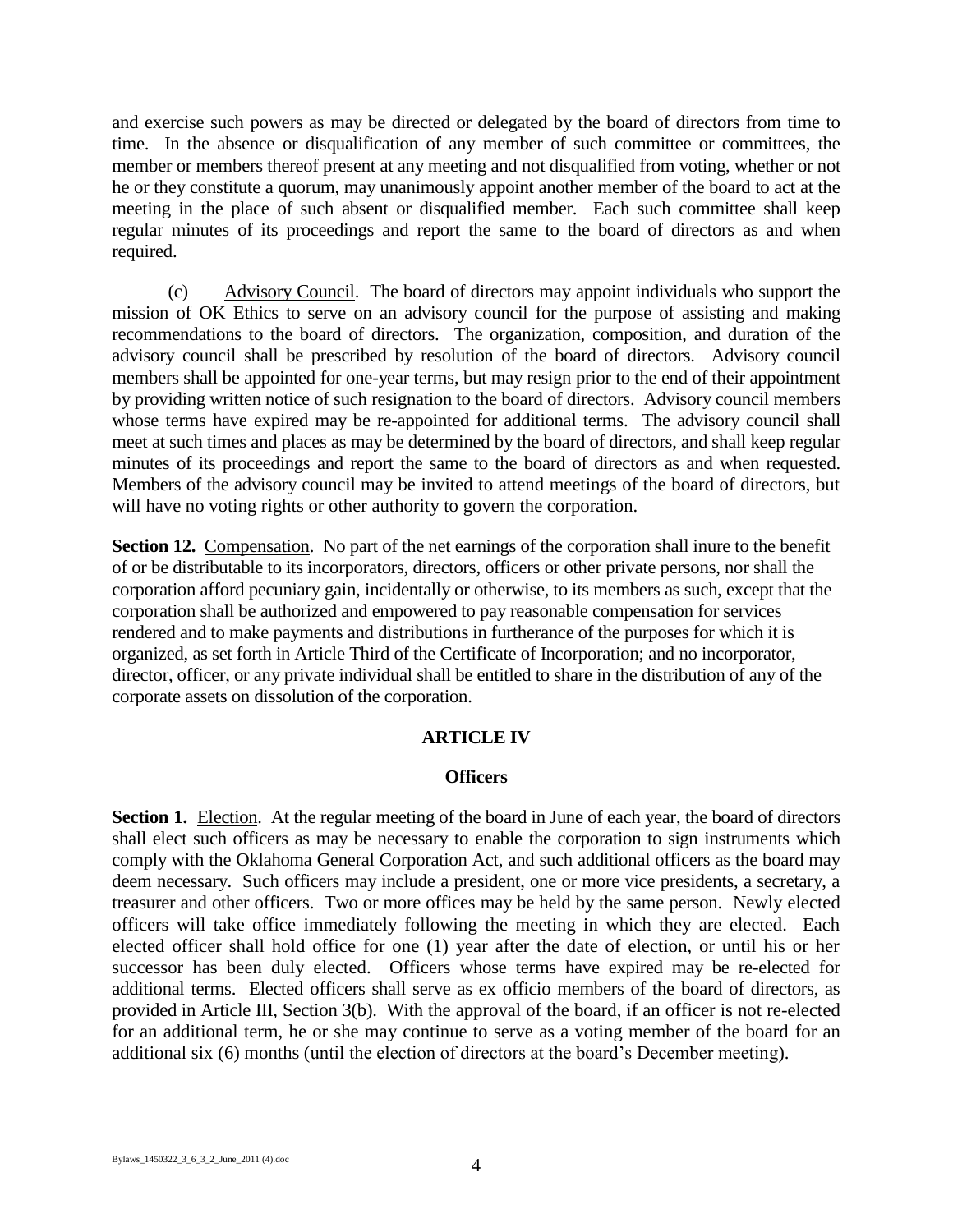**Section 2.** Term, Removal and Vacancies. Any officer elected or appointed by the board may be removed at any time by the board whenever in its judgment the best interests of the corporation would be served thereby. A vacancy in any office shall be filled by the board of directors.

## **ARTICLE V**

## **General Provisions**

**Section 1.** Contracts. The board of directors may authorize any officer, employee, or agent of the corporation, in addition to the officers so authorized by these bylaws, to enter into any contract or execute and deliver any instrument in the name of and on behalf of the corporation, and such authority may be general or confined to specific instances.

**Section 2.** Borrowing. No loan shall be contracted on behalf of the corporation and no evidence of indebtedness shall be issued in its name unless authorized by a resolution of the board of directors. Such authority may be general or confined to specific instances.

Section 3. Checks, Drafts, etc. All checks, drafts or other orders for the payment of money, notes, or other evidences of indebtedness issued in the name of the corporation shall be signed by such officer or officers, employee or employees, agent or agents of the corporation and in such manner as shall from time to time be determined by the board of directors, or as directed by the president.

**Section 4.** Deposits. All funds of the corporation shall be deposited from time to time to the credit of the corporation in such banks, trust companies or other depositories as the board of directors may select.

**Section 5.** Policy Against Discrimination. No person, corporation or organization shall, on the basis of race, color, national origin, religion, sex or physical disability or impairment, be excluded from participation in, be denied the benefits of, or be subject to discrimination under any program or activity sponsored or conducted by the corporation.

# **ARTICLE VI**

## **Indemnification of Officers, Directors, Employees and Agents**

**Section 1.** Indemnification. The corporation shall indemnify any person who was or is a party or is threatened to be made a party to any threatened, pending or completed action, suit or proceeding whether civil, criminal, administrative or investigative by reason of the fact that he or she is or was a director, officer, employee or agent of the corporation or is or was serving at the request of the corporation as a director, officer, employee or agent of another corporation, partnership, joint venture or other enterprise against expenses (including attorneys' fees), judgments, fines and amounts paid in settlement actually and reasonably incurred by him or her in connection with such action, suit or proceeding if he or she acted in good faith and in a manner he or she reasonably believed to be in or not opposed to the best interest of the corporation and, with respect to any criminal action or proceeding, had no reasonable cause to believe that his or her conduct was unlawful. The termination of any action, suit or proceeding by judgment, order, settlement, conviction or upon a plea of nolo contendere or its equivalent shall not of itself create a presumption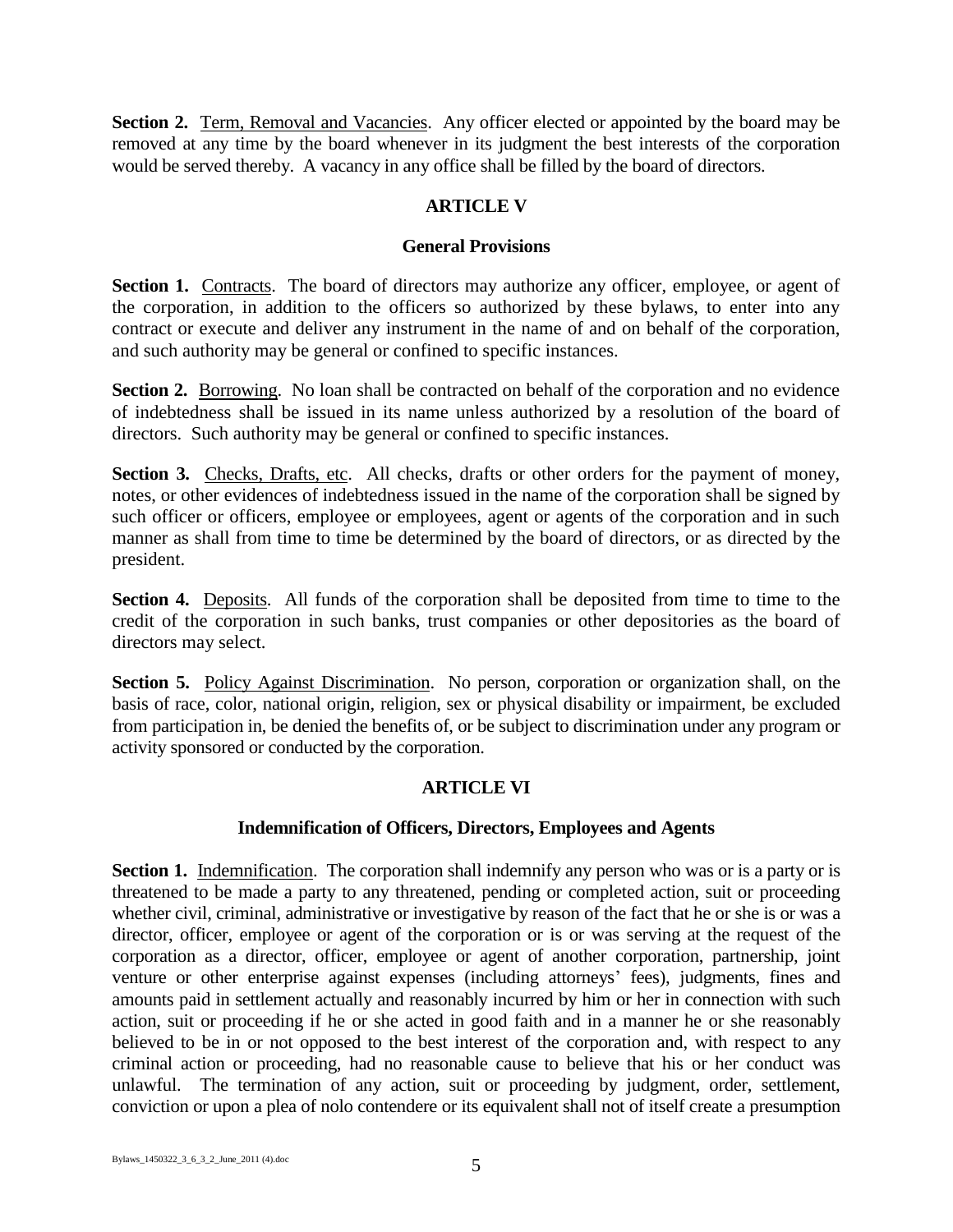that the person did not act in good faith and in a manner which he or she reasonably believed to be in good faith and in a manner which he or she reasonably believed to be in or not opposed to the best interest of the corporation and with respect to any criminal action or proceeding had reasonable cause to believe that his or her conduct was unlawful.

**Section 2.** Procedure. Any indemnification permitted herein (unless ordered by a court) shall be made by the corporation only as authorized in the specific case upon a determination that indemnification of the director, officer, employee or agent is proper in the circumstances because he or she has met the applicable standard of conduct set forth in Section 6.1. Such determination shall be made (a) by the board of directors by a majority vote of a quorum consisting of directors who were not parties to such action, suit or proceeding, or (b) if such a quorum is not obtainable or, even if obtainable a quorum of disinterested directors so directs, by independent legal counsel in a written opinion.

**Section 3.** Prepayment. Expenses incurred in defending a civil or criminal action, suit or proceeding may be paid by the corporation in advance of the final disposition of such action, suit or proceeding as authorized by the board of directors in the specific case upon receipt of an undertaking by or on behalf of the director, officer, employee or agent to repay such amount unless it shall ultimately be determined that he or she is entitled to be indemnified by the corporation as authorized in this Article.

**Section 4.** Nonexclusive. The indemnification provided by this Article shall not be exclusive of any other rights to which those seeking indemnification may be entitled under any bylaw, agreement, vote of disinterested directors or otherwise, both as to action in his or her official capacity and as to action in another capacity while holding such office, and shall continue as to a person who has ceased to be a director, officer, employee or agent and shall inure to the benefit of the heirs, executors and administrators of such a person.

**Section 5.** Insurance. The corporation shall have the power to purchase and maintain insurance on behalf of any person who is or was a director, officer, employee or agent of the corporation or is or was serving at the request of the corporation as a director, trustee, officer, employee or agent of another corporation, partnership, joint venture, trust or other enterprise against any liability asserted against him or her and incurred by him or her in any such capacity or arising out of his or her status as such, whether or not the corporation would have the power to indemnify him or her against such liability under the provisions of this Article.

**Section 6.** Limitation. Notwithstanding any of the foregoing, to the extent that indemnification under this Article VI would result in a prohibited transaction or an act of self-dealing under Section 4941 of the Internal Revenue Code of 1986, as amended (the "Code") or corresponding provisions of any subsequent federal tax laws (all references herein to the Code shall include reference to any corresponding provisions of any subsequent federal tax laws), such indemnification is prohibited.

# **ARTICLE VII**

## **Amendments**

The certificate of incorporation and these bylaws may be altered, amended or repealed or a new certificate or bylaws may be adopted by an affirmative vote of two-thirds of all of members of the